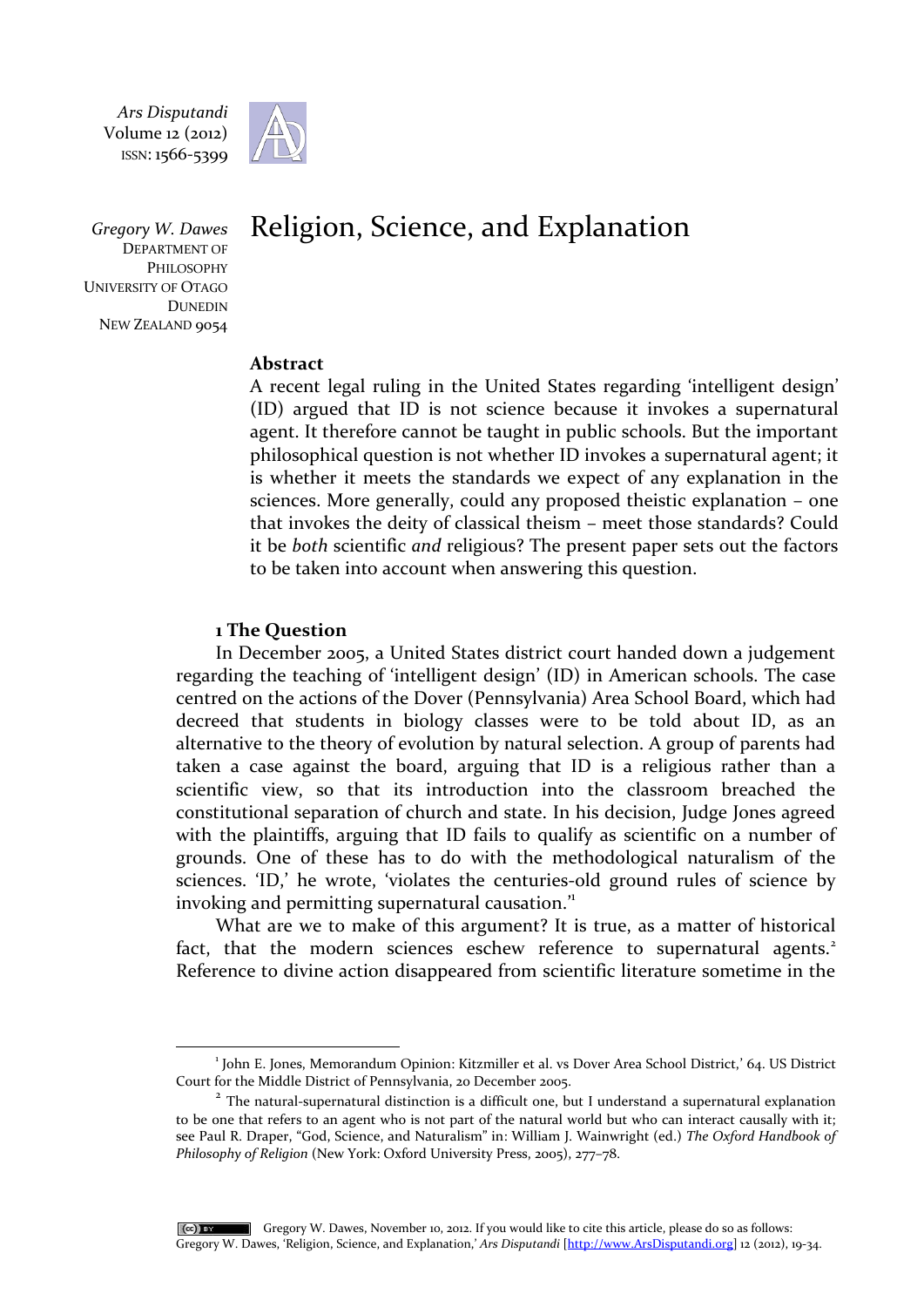mid-nineteenth century.<sup>3</sup> Charles Darwin's work seems to have been something of a watershed in this respect, representing the triumph of a naturalistic research programme.<sup>4</sup> But even before that date, scientists (or 'natural philosophers') recognised a distinction between natural and supernatural explanations, and restricted themselves (for the most part) to natural explanations.<sup>5</sup> Interestingly, this is true even of theological occasionalists, such as Nicolas Malebranche (1638– 1715), who denied the existence of natural (or 'secondary') causes. $6$ 

So there is no doubting the factual basis of the judge's decision. The modern sciences do exclude talk of divine agency. Even where scientists are unable to find any natural explanation of some phenomenon, they will assume that one exists. But of course the religious opponents of Darwin do not dispute this fact; indeed, they are among the first to highlight it. What they argue is that the naturalism of the sciences is an *a priori*, dogmatic commitment, based on nothing more than atheistic prejudice. If scientists were not already committed to this godless doctrine, they allege, they would recognize that there exist religious explanations of natural phenomena that are both plausible and compelling.<sup>7</sup> So it is not surprising if Darwin's opponents are unimpressed by such legal rulings. They do not disagree that the modern sciences *are* naturalistic; their question is whether they should be.

On the face of it, this seems a legitimate question. A central aim of the scientific enterprise is that of explanation. $8$  Scientists aim to embrace the best available explanation of whatever phenomenon they are studying: let's say, for the moment, that which is the simplest, most fully corroborated, and most informative. But what if the best available explanation happened to posit a supernatural agent? To reject that explanation, on this ground alone, would seem to run counter to the very raison d'être of the scientific enterprise. Would it be reasonable to reject the best available explanation and be satisfied with a less satisfactory explanation, simply because the latter does not invoke a divine agent? It is hard to see how such a choice could avoid the accusation of mere anti-religious prejudice.

It follows that the important question is not, 'Does a proposed explanation appeal to a supernatural agent?' The important question is, 'Is the proposed explanation a good one?' If it is a good one, we should be ready (in principle) to embrace it, no matter what the historical ground-rules of modern science may

<sup>&</sup>lt;sup>3</sup> Ronald L. Numbers, 'Science without God: Natural Laws and Christian Beliefs' in: David C. Lindberg and Ronald L. Numbers (eds.), *When Science and Christianity Meet* (Chicago: University of Chicago Press, 2003), 272.

<sup>4</sup> Neal C. Gillespie, *Charles Darwin and the Problem of Creation* (Chicago: Chicago University Press, 1979), 115.

<sup>5</sup> Edward Grant, 'God and Natural Philosophy: The Late Middle Ages and Sir Isaac Newton,' *Early Science and Medicine* 5 (2000): 279–98.

<sup>6</sup> Nicholas Malebranche, *The Search After Truth* Cambridge Texts in the History of Philosophy (Cambridge: Cambridge University Press, 1997), 662.

<sup>7</sup> Phillip E. Johnson*, Reason in the Balance: The Case Against Naturalism in Science, Law, and Education* (Downers Grove, IL: InterVarsity, 1995), 105.

<sup>8</sup> Carl G. Hempel, *Aspects of Scientific Explanation* (New York: The Free Press., 1965), 245.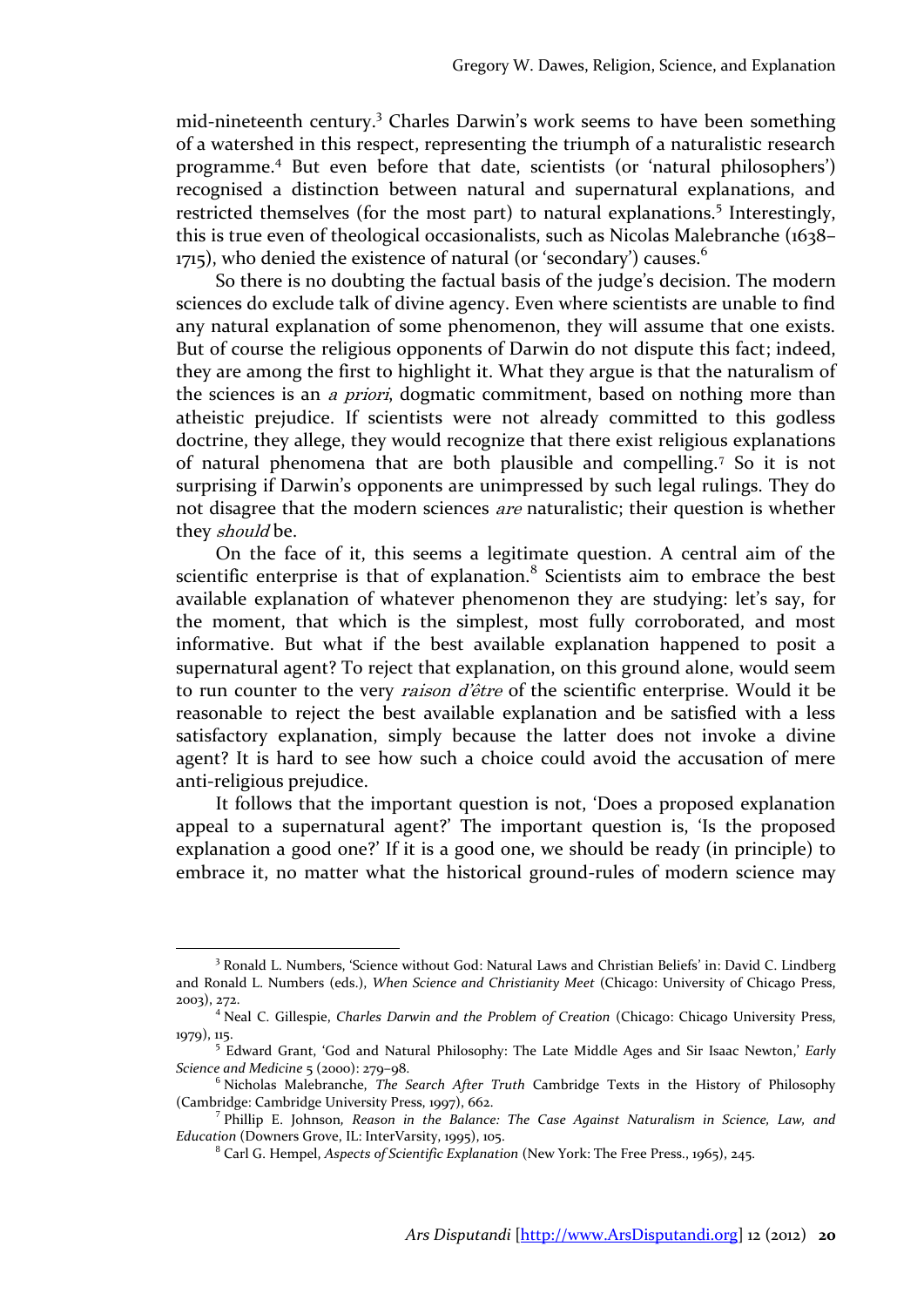demand.<sup>9</sup> But this invites a further question, one that is less commonly asked. Could an explanation invoking a supernatural agent be a good one? Could it ever meet the standards we expect of explanations in the sciences? More precisely, could a proposed theistic explanation – one that invokes the God of classical theism – ever meet these standards? If it could not, then the naturalism of the sciences would be justified. In the pages that follow, I do not attempt to answer that question, which is too large a task for a single essay. I merely outline the factors we should take into account when offering an answer.

#### **2 Objections to Theistic Explanations**

There are many who suggest that proposed theistic explanations are wholly unsatisfactory, that they can never meet the standards of the sciences. Let's examine some of the reasons they offer, which fall into at least two categories. Take, for instance, an article on ID by Matthew Brauer, Barbara Forrest, and Steven Gey. In the course of defending the exclusion of ID from the school science curriculum, on the grounds that it is religious rather than scientific, they offer a defence of what they call the 'methodological naturalism' (MN) of the sciences. In fact, they offer (apparently without realising it) two quite different defences.

The first is based on a claim that the naturalism of the sciences is a defeasible position, justified by nothing other than its explanatory success. Naturalism, they write, is

science's universal procedural protocol requiring natural explanations for natural phenomena. … This protocol is not arbitrary, and contrary to ID proponents' accusations, requires no a priori metaphysical commitments. The only commitment is to an empirical methodology, which scientists use with good reason: it works. Natural explanations are scientifically successful; supernatural ones are not. The commitment to MN is thus pragmatic and provisional, not ideological.<sup>10</sup>

This objection to proposed 'supernatural explanations' seems to be that they have been falsified by empirical evidence, or at least shown to be less successful than their natural alternatives. I shall describe this as a *de facto* objection to proposed theistic explanations. But our three authors immediately introduce another reason.

If a better methodology were devised, science would adopt it and adjust the definition of science to reflect its use, but humans have no recognized cognitive faculties for knowing the supernatural. Consequently, despite other ways in which people claim to know things (intuition, revelation, etc.),

<sup>9</sup> Theodore Schick, 'Methodological Naturalism vs. Methodological Realism,' *Philo: The Journal of the Society of Humanist Philosophers* 3 (2000), 31.

 $10^{\circ}$  Matthew J. Brauer, Barbara Forrest, and Steven G. Gey, 'Is it Science Yet? Intelligent Design Creationism and the Constitution,' *Washington University Law Quarterly* 83 (2005), 48.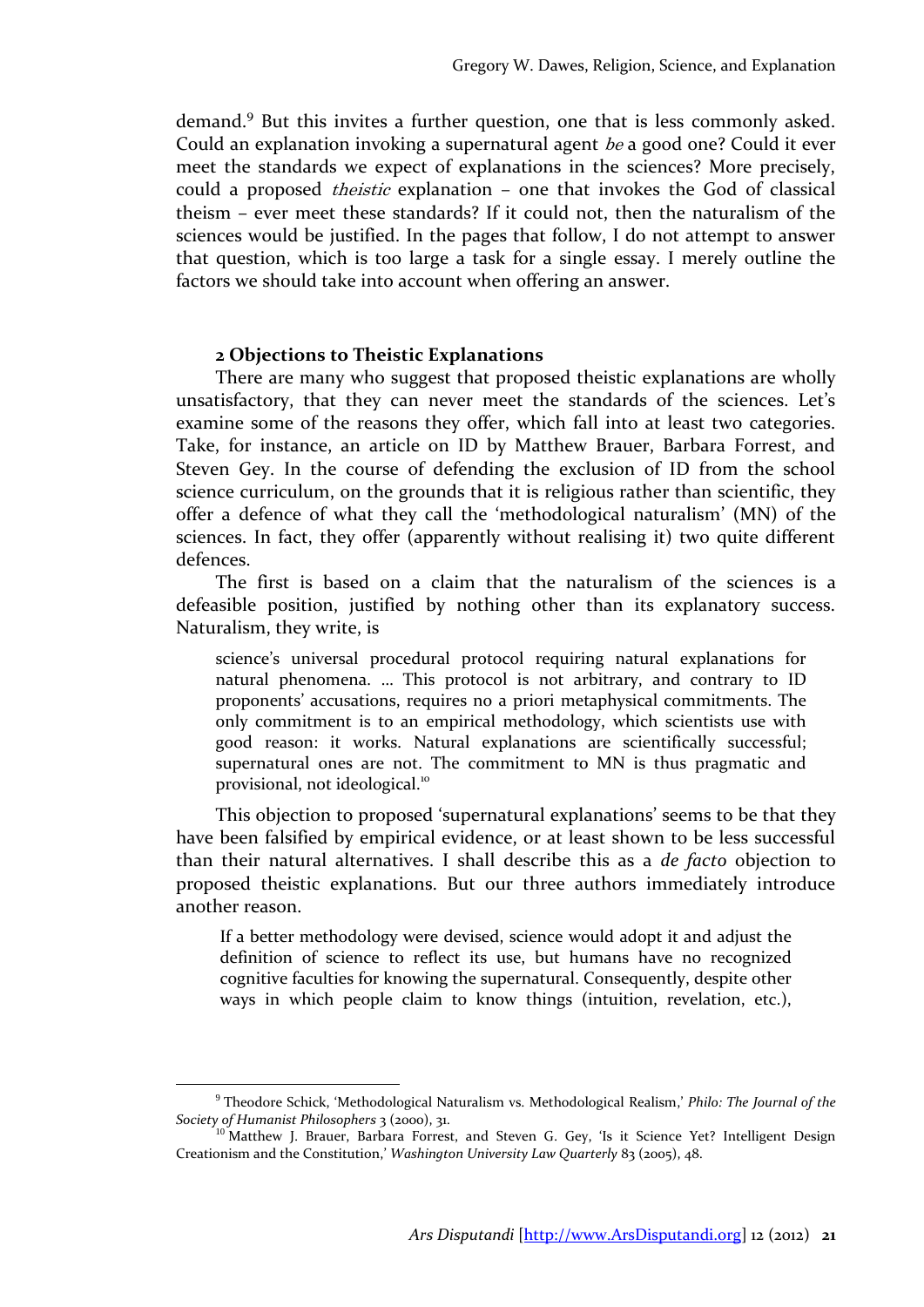naturalistic methodology is the only intersubjective, public way of knowing  $n$ ature. $11$ 

It is difficult to know what to make of this second objection, which is a kind of *in principle* objection, although of a different kind from that I shall explore in a moment. What is wrong with proposed theistic explanations, it suggests, is not that they have been superseded, in the same way that Ptolemaic astronomy has been superseded by Copernican astronomy. What is wrong with proposed theistic explanations is that they are not intersubjectively testable, being based on something like intuition or an alleged divine revelation. And intersubjective testability is a classic feature of the modern sciences.<sup>12</sup>

There is, of course, a problem here. If proposed religious explanations are not testable, it is hard to see how they could be falsified or superseded.<sup>13</sup> So the second objection does not seem to be consistent with the first. It is also a weak objection, for it fails to distinguish between the context of discovery and the context of justification.<sup>14</sup> The mathematician Srinivasa Ramanujan apparently believed that he received formulas from the goddess of Namakkal while asleep.<sup>15</sup> Needless to say, this claim was not taken seriously by his fellow mathematicians. But his results were taken seriously, because he could back them up with proofs. So the important question is not, 'Where did this idea come from?' It is, 'Can it be defended? Can it function as the *explanans* of a successful explanation?' But let me leave this second point aside, for what I want to argue here is that Brauer, Forrest, and Gey's second objection is different in kind from their first. It suggests not merely that natural explanations are more successful, but that supernatural explanations are inherently flawed. They could never meet the standards we expect of an explanation in the sciences.

It would be useful to have a clear distinction between these two kinds of objection, which I shall call *de facto* and *in principle* objections. Can I produce one? Yes, but it will involve setting out a particular view of what it means to offer an explanation. While I believe this view is defensible, it is not the only possible one. But it's still worth doing. If I sketch my understanding of what it means to offer an explanation, it will not only clarify the distinction between *de facto* and in principle objections. It will also throw light on other aspects of proposed theistic explanations and will enable me to address the question of whether such explanations could be both scientific and religious.

## **3 Potential and Actual Explanations**

Let me begin by making a distinction between *potential* and *actual* explanations. This distinction is not uncommon in the literature; we find it, for

<sup>11</sup> *Ibid*., 48–49.

<sup>12</sup> Karl. R. Popper, *The Logic of Scientific Discovery* Routledge Classics (London: Routledge, 2002), 22.

<sup>13</sup> Elliot Sober, 'The Design Argument,' in: Neil A. Manson (ed.), *God and Design: The Teleological Argument and Modern Science* (London: Routledge, 2003), 42.

<sup>&</sup>lt;sup>14</sup> Hans Reichenbach, *Experience and Prediction: An Analysis of the Foundations and the Structure of Knowledge* (Chicago: University of Chicago Press, 1938), 6–7.

<sup>15</sup> G.H. Hardy, 'The Indian Mathematician Ramanujan,' *The American Mathematical Monthly* 44 (1937), 139.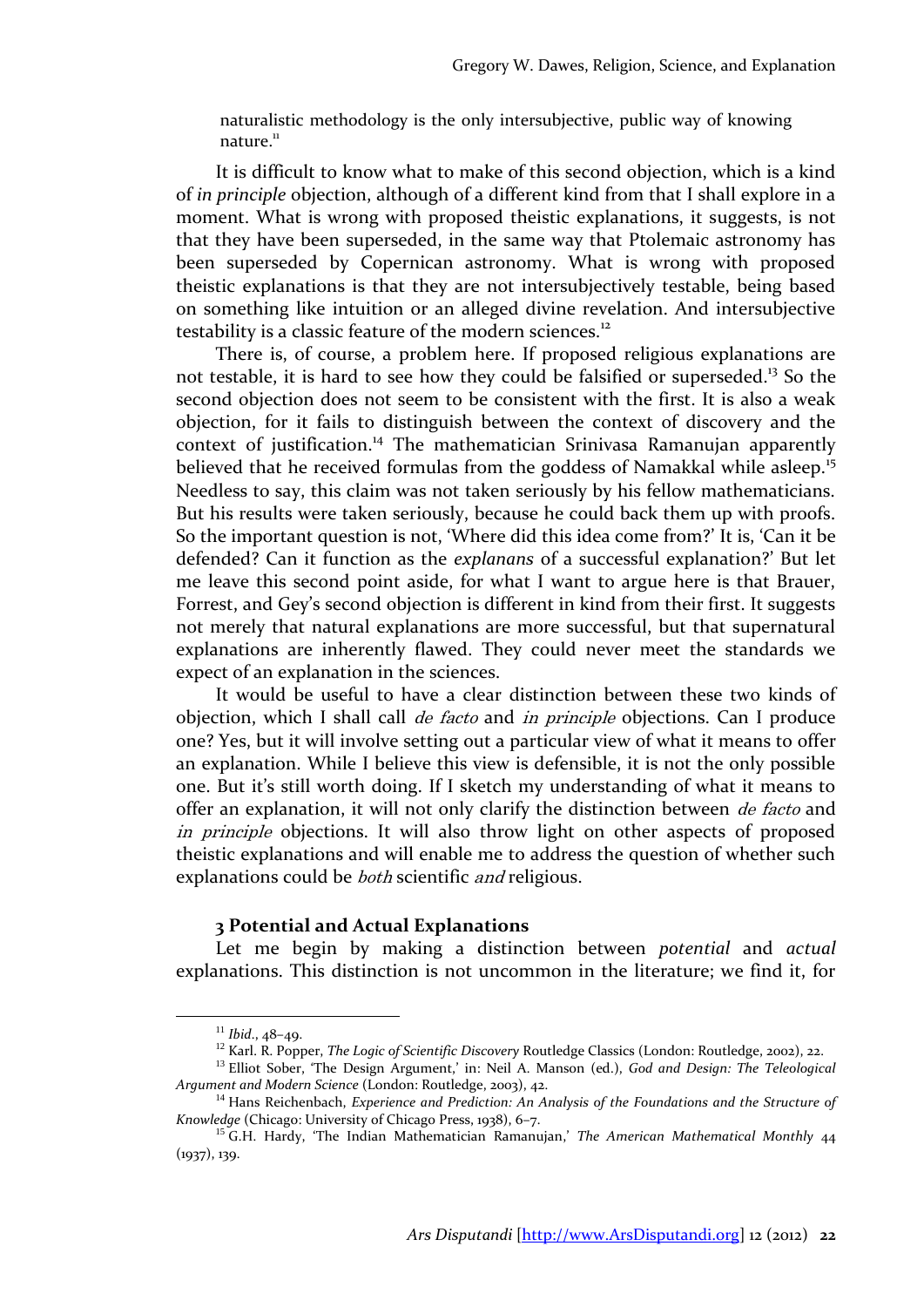instance, in the work of Peter Lipton.<sup>16</sup> But I would like to develop it by using C. S. Peirce's schema illustrating what he calls 'abduction.<sup>17</sup> According to Peirce, the typical form of an abductive argument is as follows.

- (1) The surprising fact, C, is observed.
- (2) But if A were true, C would be a matter of course.
- (3) Hence, there is reason to suspect that A is true.<sup>18</sup>

It may not be clear what the  $A$  and  $C$  refer to here, so let's replace  $C$  with  $E$  (for explanandum: the fact to be explained) and A with  $H$  (for 'hypothesis': the proposed explanans). Peirce's schema would now read as follows.

- (1) The surprising fact, E, is observed.
- (2) But if H were true, E would be a matter of course.
- (3) Hence, there is reason to suspect that H is true.

I shall define a potential explanation of *E* as any proposition or set of propositions, *H*, that satisfies the second premise of this schema. In other words, a potential explanation is one which, if it were true, would make the *explanandum* what we would expect to observe. What does it mean to say that we would 'expect to observe' something? That's a question to which I shall return shortly, when I discuss intentional explanations (see Section 5). It is tempting to say that an actual (as opposed to potential) explanation is one that has a further feature, namely that it *is* true. But since philosophers wonder if we can ever have adequate reason to affirm that a scientific theory is true,<sup>19</sup> it might be better to spell out this definition in terms of acceptance (treating a proposition as though it *were* true). On this view, we should regard hypothesis *H* as the actual explanation of *E* if two conditions are fulfilled: *H* must be a potential explanation of *E* and we must have adequate reason to accept *H*.

What would be an adequate reason to accept *H*? I shall be assuming that *H*'s being the best available potential explanation of *E* would constitute an adequate reason to accept it. In other words, I shall be assuming the legitimacy of what philosophers call 'inference to the best explanation' (IBE). I am happy to concede that the best available explanation of any fact may be false.<sup>20</sup> But the legitimacy of IBE does not depend on the (clearly implausible) claim that the best available explanation of any fact is true (or even probably true). It depends on the more

<sup>16</sup> Peter Lipton, *Inference to the Best Explanation Philosophical Issues in Science* (London: Routledge, 1991), 59–60.

 $17$  In fact Peirce offered a number of analyses of what he also called 'hypothesis' or 'retroduction,' but this is the form upon which he finally settled. See Ilkka Niiniluoto, 'Truth-seeking by Abduction,' in: Friedrich Stadler (ed.), *Induction and Deduction in the Sciences*; Vienna Circle Institute Yearbook 11 (Dordrecht: Kluwer, 2003), 57–64.

<sup>18</sup> Charles Sanders Peirce*, Collected Papers of Charles Sanders Peirce* vol. v: *Pragmatism and Pragmaticism* (Cambridge, MA: Harvard University Press, 1934), 117.

<sup>19</sup> Karl R. Popper, *Conjectures and Refutations: The Growth of Scientific Knowledge* (London: Routledge and Kegan Paul, 1963), 226.

 $^{0}$  Bas C. van Fraassen, *Laws and Symmetry* (Oxford: OU P, 1989), 143.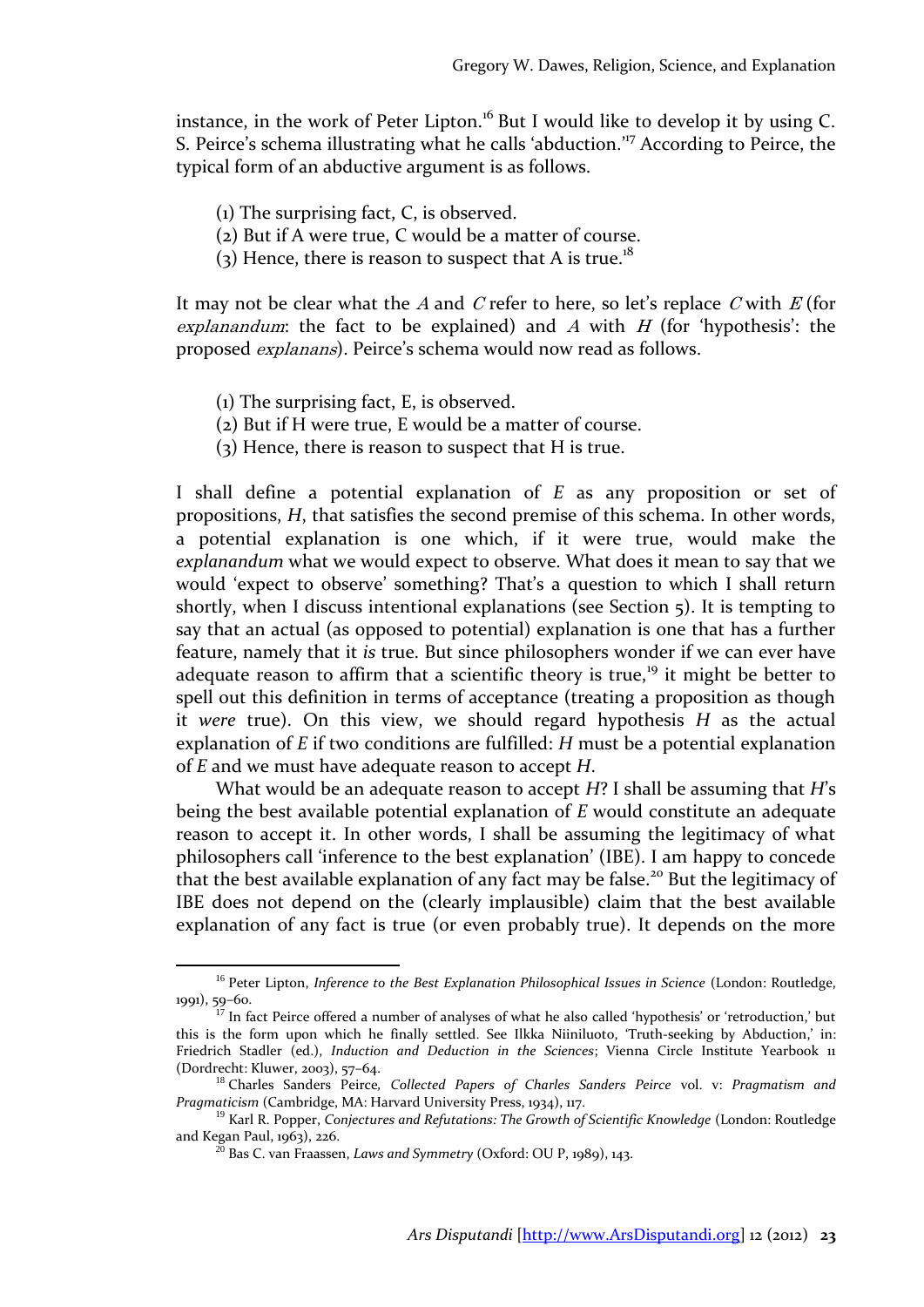plausible claim that we ought to accept the best available explanation of any fact, provided that explanation is a satisfactory one. If, in the light of further evidence, we discover we were wrong, that does not make our original act of acceptance any less appropriate.

Note the qualification here. I have said that we ought to accept the best available explanation, provided it is a satisfactory one. I introduce this qualification because we may wish to have a bottom line. The best available explanation may be so awful, so lacking in explanatory virtues, that we should not accept it, even if we have nothing better. In these circumstances, the most rational course of action would be to withhold acceptance while we see if we can find a more satisfactory alternative. But with this qualification, IBE does seem a defensible policy. In any case, I shall be assuming its legitimacy in what follows.

#### **4 De Facto and In Principle Objections**

I can now spell out more clearly my distinction between *de facto* and *in principle* objections. Someone offering a *de facto* objection accepts that a proposed theistic explanation is a potential explanation of the relevant state of affairs. If it were true, it would render its *explanandum* what we would expect to observe, 'a matter of course.' But she will maintain that we do not have sufficient reason to accept it, perhaps because we have a natural explanation that we judge to be preferable. By way of contrast, someone offering an *in principle* objection argues that even if this account of divine action were true, it would fail to explain. It would not make the *explanandum* what we would expect to observe, 'a matter of course.' Since the account in question is not even a potential explanation, the question of whether it is the best potential explanation cannot arise.

To avoid confusion, it is important to specify the scope of such objections. Are they being leveled at *particular* proposed theistic explanations? If so, it may be that the proposed explanations in question could be improved, so as to escape the objection. Or is the objector arguing that *all* proposed theistic explanations suffer from this weakness, and that no amendment could save them? If the latter claim were true, the whole project of theistic explanation would turn out to be radically flawed.

An example may help to make the difference clear. Let's say that someone offers theistic hypothesis *H* as an explanation of some event *E*. (*E* might be, for instance, Indian Ocean tsunami of 26 December 2004.) In this instance, *H* is a very simple hypothesis: it states that '*E* occurred because God willed it.' On my definition, *H* would count as a potential explanation of *E*. I say this because we can formulate an argument that takes us, with impeccable logic, from *H* to *E*. Here it is.

(1) H: God wills E.

(2) If God wills E, then E.

(3) Therefore E.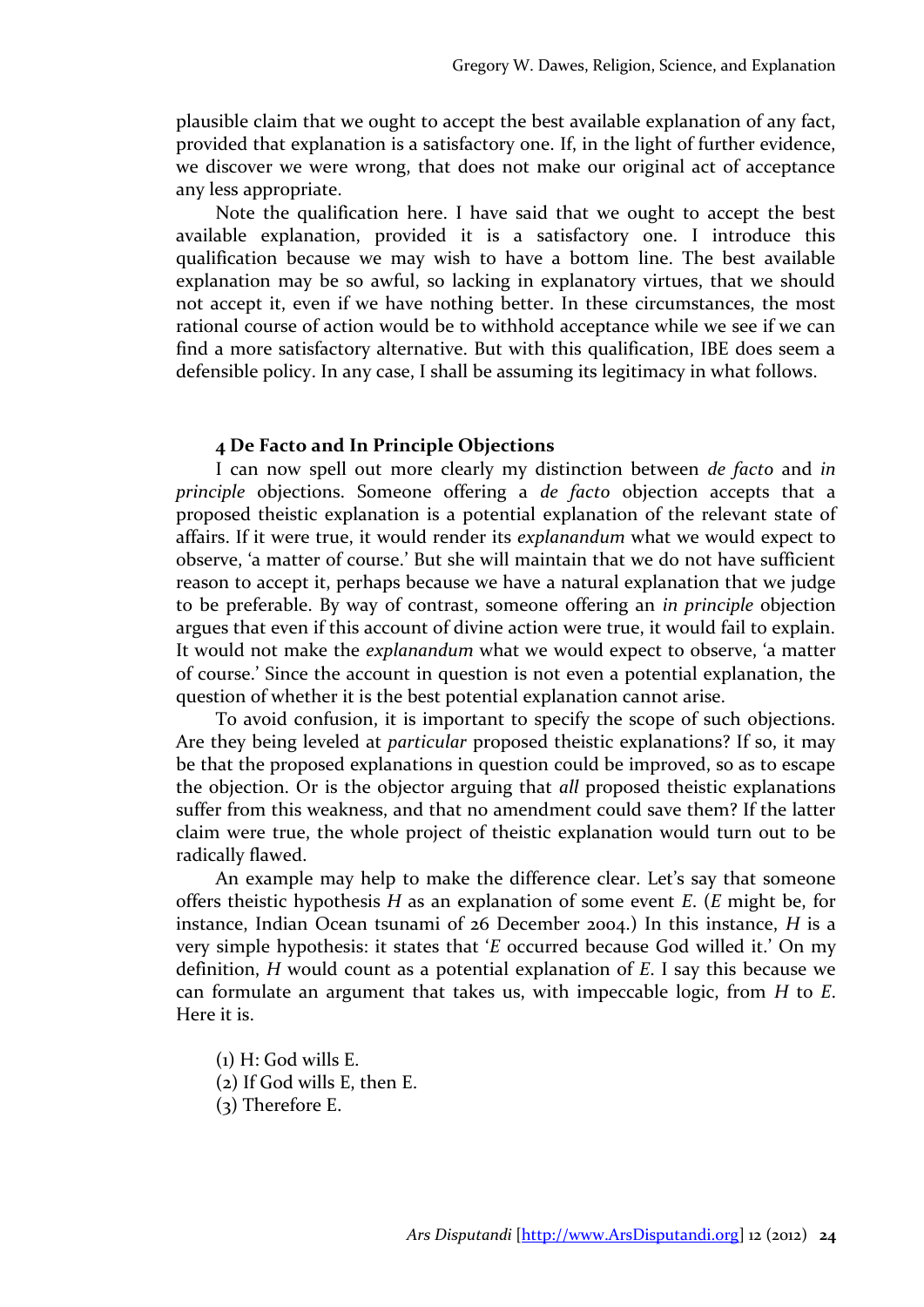Note that given the truth of theism, premise (2) would be uncontroversial: it is inconceivable that God should will something and that it should fail to come about. It follows that if *H* were true, *E would* be 'a matter of course.' It is precisely what we would expect. This means that *H* is a potential explanation of *E*. Yet it seems an unsatisfactory explanation.<sup>21</sup> Why? It may be a potential explanation, it may (as a matter of fact) even be true, but the reason it does not merit our acceptance is that it lacks empirical content. As Karl Popper pointed out, the empirical content of a theory is measured by the number of possible states of affairs it excludes.<sup>22</sup> If it excludes no possible states of affairs, then it is neither testable nor informative.<sup>23</sup> But it may be that this particular hypothesis could be improved: it could be given some empirical content. We could improve it by positing not merely a divine action, but also a particular divine intention.

Here's an example. After the Indian Ocean tsunami of 2004, the chief Sephardic rabbi of Israel suggested that God had brought about this disaster in order to punish those who disobeyed his commandments.<sup>24</sup> Let's call this 'improved' theistic hypothesis  $H^*$ <sup>25</sup>. The point I am making here is that our *de facto* objection regarding empirical content may be limited in its scope. It may apply to proposed theistic explanation *H*, but not to proposed theistic explanation *H*\*. This would be the case if *H*\* did have empirical content, if it did allow us to predict what would and would not follow if it were true. (For this purpose,  $H^*$  may need to be coupled with some other assumptions – 'auxiliary hypotheses,' if you will – but such couplings are common in the sciences.)

Let me offer just one such prediction. Since, as Abraham argued on a similar occasion (Gen 18:25), a just God would not destroy the innocent with the guilty, *H*\* would seem to entail that the only people who died in the tsunami were those who were guilty of disobeying God's commandments. If this is not what we find, it would count as evidence against hypothesis *H*\*. So our *de facto* objection to *H* – that it lacks empirical content – may turn out to be an objection of narrow scope, in the sense that *H* could be reformulated so as to avoid it.

What about an objection of broad scope, which would apply to all proposed theistic explanations? Well, here's one. A number of philosophers, both theist and atheist, have argued for some form of 'sceptical theism.' They have suggested that even if we posit a particular divine intention, we cannot predict how God

<sup>21</sup> Philip Kitcher, 'Explanatory Unification,' *Philosophy of Science* 48 (1981), 528.

<sup>22</sup> Popper, *Logic of Scientific Discovery*, 96.

<sup>23</sup> Luciano Floridi, *Information: A Very Short Introduction* (Oxford: OUP, 2010), 54. The same may be true, incidentally, of the central claim made by advocates of ID. Since they are reluctant (for political reasons) to appear to be advocating a religious position, they fail to specify who their posited designer is supposed to be or what he is supposed to have done. Their central claim boils down to the idea that 'an unknown intelligent designer did something, somewhere, somehow,' for some unspecified reason in order to produce the specified complexity of living beings (Alan Gishlick, Nick Matze, and Wesley R. Elsberry, 'Meyer's Hopeless Monster,' [http://pandasthumb.org/archives/2004/08/meyers-hopeless-1.html,](http://pandasthumb.org/archives/2004/08/meyers-hopeless-1.html) 2008). This, too, lacks empirical content.

<sup>&</sup>lt;sup>24</sup> Shlomo Amar, 'G-d is Angry,' published in the online Israeli media network Arutz Sheva, [\(http://www.israelnationalnews.com/news.php3?id=74503,](http://www.israelnationalnews.com/news.php3?id=74503) December 31, 2004).

 $25$  One might argue that it is not an improved hypothesis from a moral point of view, attributing attitudes to God that we might regard as abhorrent. But it is an improved hypothesis in the sense of having some discernible empirical content: there are states of affairs (as I shall argue immediately) that would falsify it.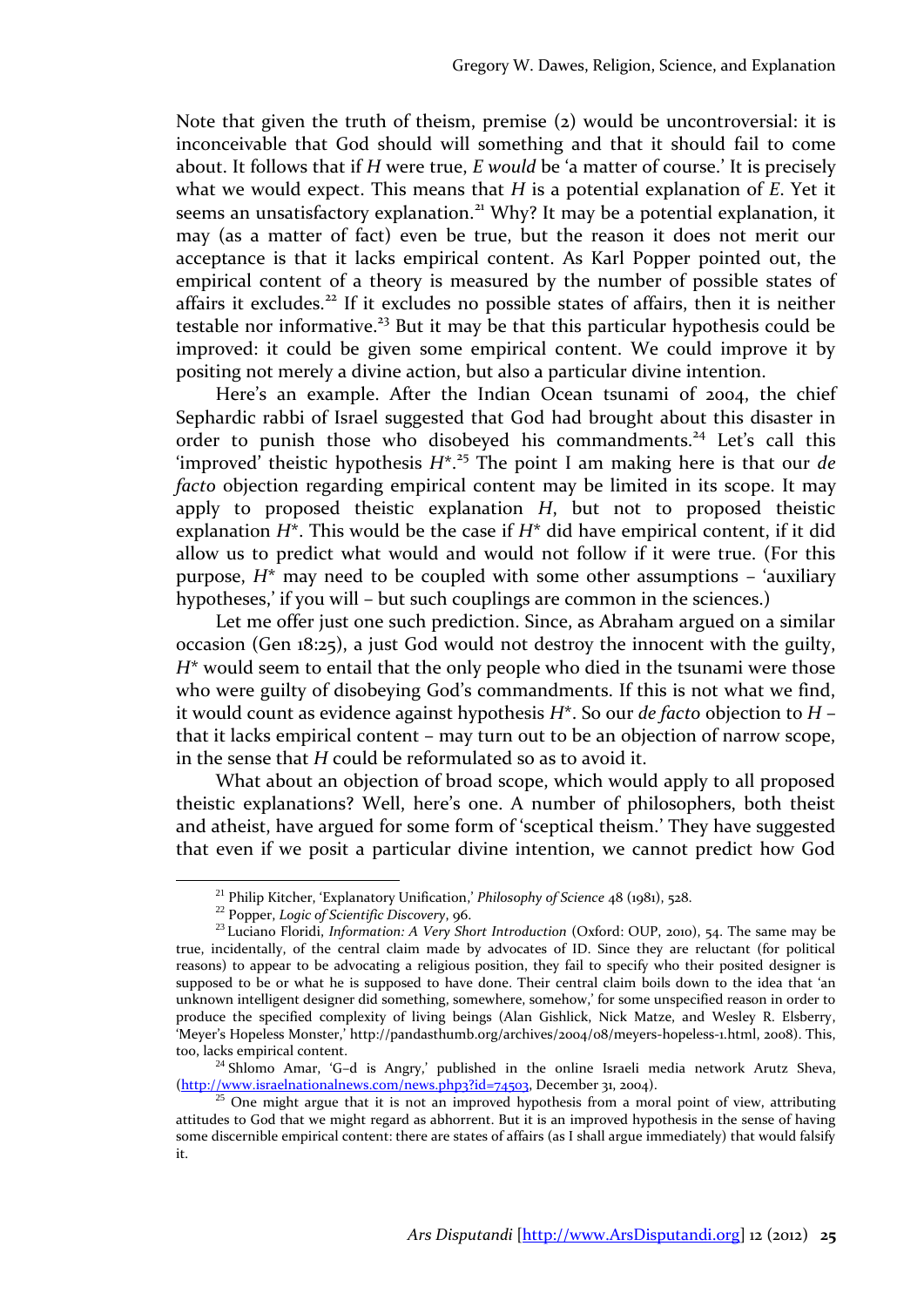would act in order to bring about what he intends. This may be because of the mysterious character of the posited divine agent,<sup>26</sup> or it may be because of the limits of our own cognitive powers.<sup>27</sup> What would follow if this were true? It would certainly follow that we could not test such explanations, since we could not predict what we would or would not observe, if they were true. Since testability is at least a *desideratum* of any proposed explanation, we would have good reason not to accept a hypothesis of this kind.

But the consequences of sceptical theism are still more serious. If we cannot say how God would implement a posited divine intention, then talk of such intentions would lack all explanatory force. Not only could we not deduce testable consequences from our hypothesis; we could not deduce a description of the *explanandum*, either.<sup>28</sup> We could not say that if theistic hypothesis  $H$  were true, then *E* is what we would expect. So sceptical theism would give rise to an *in principle* objection of the broadest possible scope. It would apply to all proposed theistic explanations, which would turn out to be mere pseudo-explanations. The claim, for instance, that 'God raised Jesus from the dead'" would not count as an explanation of why his body was no longer in the tomb. One hopes that those theists whose embrace such scepticism – in order to lessen the force of the evidential argument from evil<sup>29</sup> – are aware of its implications.

## **5 Intentional Explanations**

I have talked about attributing events to divine agency and of positing particular divine intentions. As this language suggests, proposed theistic explanations are a species of intentional explanation. What form do such explanations take?

There are, broadly speaking, two ways of answering this question, corresponding to two different views of explanation. The first is what I shall call the 'deductivist' approach, which has Carl Hempel as its chief intellectual ancestor.<sup>30</sup> On this view, to say that *H* explains *E* is to say that there exists a sound deductive argument taking us from a description of *H* to a description of *E*. The second approach appeals to some form of confirmation theory, perhaps Bayesian in inspiration. It argues that to say that *H* explains *E* is to say that *H* renders *E* more likely than it would be otherwise. More precisely, it argues that  $Pr(E|H)$  >  $Pr(E|\sim H)$ . The best-known advocate of the latter, 'probabilistic,' approach to explanation, in the context of theism, is Richard Swinburne.

I cannot here discuss the strengths and weaknesses of each of these two views. All I can do is to suggest is that the best reconstructions of intentional explanations rely on some form of practical syllogism and are, to this extent,

<sup>26</sup> Sober, 'Design Argument,' 38.

<sup>27</sup> Peter van Inwagen, 'Modal Epistemology,' *Philosophical Studies* 92 (1998), 70.

<sup>&</sup>lt;sup>28</sup> This might appear to entail a 'deductivist' view of explanation, and so it does. But I shall argue for the appropriateness of this view in a moment.

<sup>&</sup>lt;sup>29</sup> Stephen J. Wykstra, 'The Humean Obstacle to Evidential Arguments from Suffering: On Avoiding the Evils of "Appearance."' in: Marilyn McCord Adams and Robert Merrihew Adams (eds.), *The Problem of Evil* (Oxford: OUP, 1990), 138–60.

<sup>&</sup>lt;sup>30</sup> Hempel, Aspects of Scientific Explanation, 338.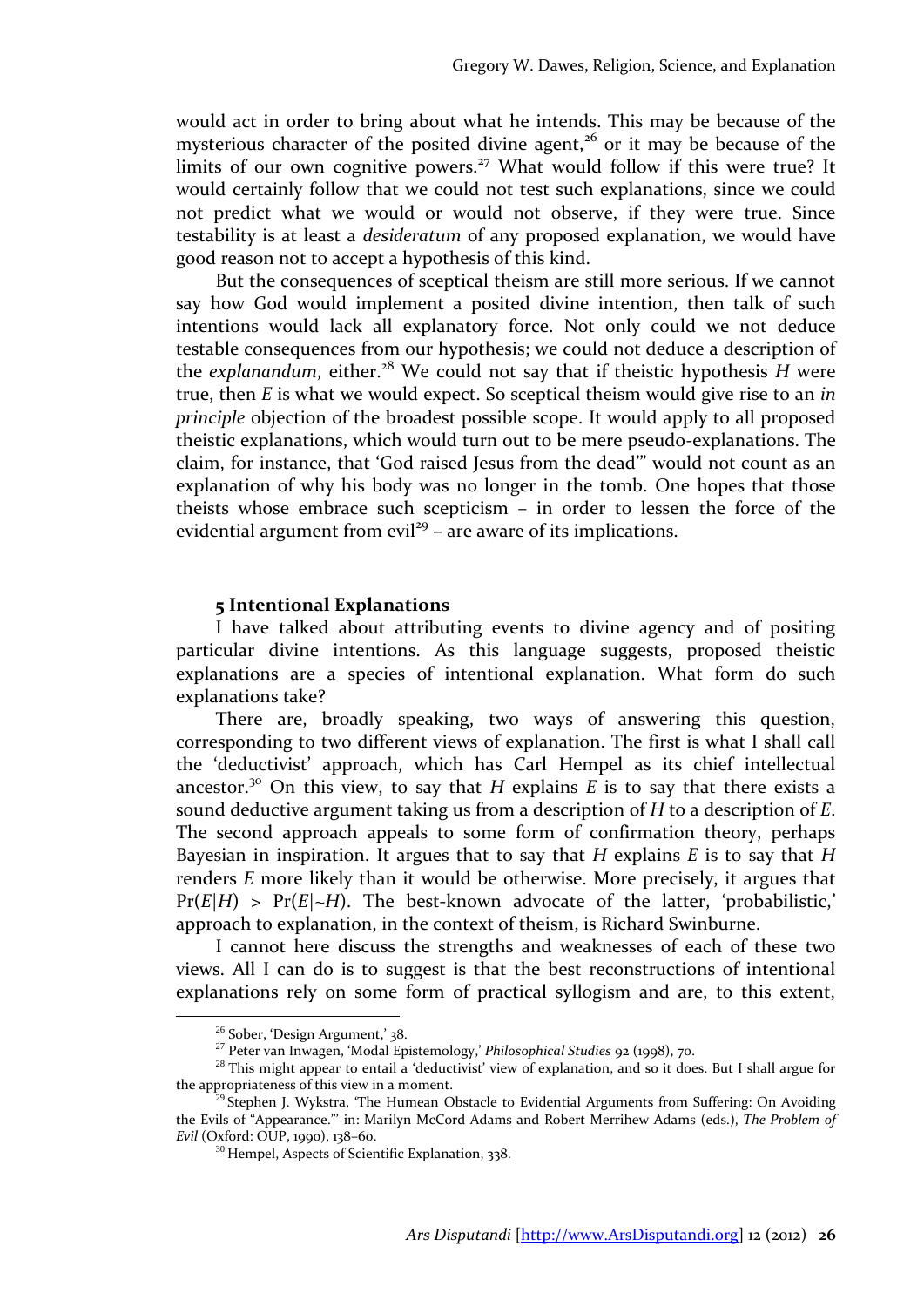deductivist.<sup>31</sup> So one need not accept the strong claim that *all* explanations can be reduced to deductive arguments to accept the weaker claim that *intentional* explanations are best reconstructed as deductive arguments.

Just what form would such an argument take? Here's an attempt to offer a schema for intentional explanation.

- (1) There exists a rational agent A with intended goal G.
- (2) A has beliefs  $B_1, B_2, ... B_n$  relating to the attainment of G.
- (3) If  $B_1, B_2, ... B_n$  were true, E would be the best way of achieving G.
- (4) Rational agents always choose what they believe to be the best way of achieving their goals.
- (5) Therefore A will do E.

 $\overline{a}$ 

Premises (1) and (4) of this schema make reference to a key factor in intentional explanations, namely the rationality principle. The role this principle plays in intentional explanations has been highlighted by Dan Dennett's discussion of the 'intentional stance,' but it had already played a major role in the work of Donald Davidson, where it took the form of the 'principle of charity.'<sup>32</sup> This rationality principle is best thought of as a presumption of rationality, akin to the legal presumption of innocence. We begin by presuming that the being whose behaviour we are trying to explain is acting rationally. We presume, in other words, that she is choosing what would be the best way of achieving her goals, given a particular set of beliefs. That presumption is defeasible. It may be, for instance, that she is not acting rationally at all, but in thrall to some force that overwhelms her power of rational reflection. But in that case we shall be simply unable to offer an intentional explanation of her behaviour. Some other kind of explanation will be required.

We are now in a position to begin answering the question I posed at the beginning. In what circumstances, if any, would a proposed theist explanations be a successful explanation, one that is worthy of our acceptance? Could such a proposed explanation ever meet the standards of the sciences?<sup>33</sup> We can now break this down into two questions. The first is: Under what circumstances, if any, would a proposed theistic explanation count as a *potential* explanation of some fact? The second is: Under what circumstances, if any, would a potential theistic explanation count the *actual* explanation, that is to say, one we ought to accept?

<sup>31</sup> Robert Audi, *Practical Reasoning The Problems of Philosophy: Their Past and Present* (London: Routledge, 1989), 99; Georg Henrick von Wright, *Explanation and Understanding* International Library of Philosophy and Scientific Method (London: Routledge and Kegan Paul, 1971), 96. G.F. Schueler, *Reasons and Purposes: Human Rationality and the Teleological Explanation of Action* (Oxford: Clarendon Press, 2003), 71– 72 has criticised the use of the practical syllogism to represent intentional explanations, but he apparently understands this in a narrow sense. He himself represents intentional explanations as deductive arguments (ibid., 69–70, 123–24).

<sup>32</sup> Daniel C. Dennett, *The Intentional Stance* A Bradford Book (Cambridge, MA: MIT Press, 1987), 49; Donald Davidson, *Essays on Actions and Events (*Oxford: Clarendon Press, 1980), 237.

 $33$  In common with many philosophers within the analytic tradition, I regard these two questions as synonymous, since I believe that the sciences offer paradigmatic cases of successful explanation.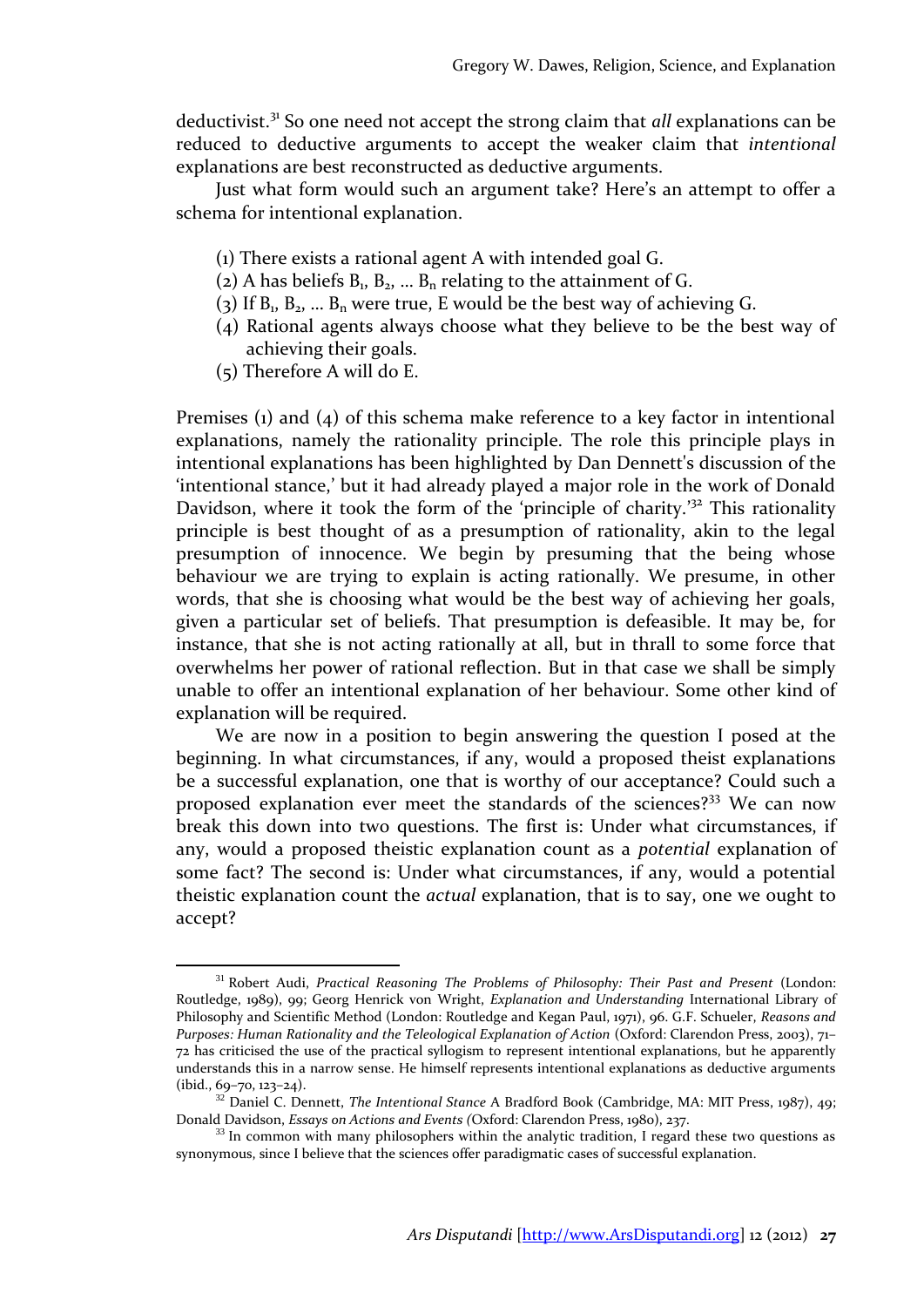## **5.1 Theism as a Potential Explanation**

The first question should now be relatively easy to answer. If proposed theistic explanations are intentional explanations and if intentional explanations can be reconstructed using some form of practical syllogism, then we can understand the form of a proposed theistic explanation. Such an explanation would 'work' (if it works at all) by positing the existence of a divine agent having particular beliefs and desires. It would explain the *explanandum* by seeing it as the most rational way for such an agent to achieve his posited goal.

There is one fact that complicates this apparently simple scheme. It is the fact that many of the *explananda* the theist wishes to explain will already have natural explanations. (We already have a natural explanation of tsunamis, which I am assuming the theist does not contest.) In these circumstances, the theist will have to face the charge of explanatory redundancy, a problem of which even Thomas Aquinas (ca. 1225–74) seems to have been aware.<sup>34</sup> It is true that there are other circumstances in which we may offer two explanations of the same fact, one intentional and one non-intentional. We can explain the movement of my arm by reference to nerves and muscles or by reference to what I am intending to achieve, and both explanations may be true.<sup>35</sup> In this sense, a proposed theistic explanation may *complement* rather than *exclude* a natural explanation of the same fact. But the theist still needs to show that there is something about the *explanandum* that requires us to posit a divine agent. In the case of a fact that already has a natural explanation, this is no easy task.

So it is understandable that most theists, when arguing for the existence of  $God<sup>36</sup> begin with facts which (in their opinion) have no natural explanation.$ These may be facts which (as a matter of fact) lack a natural explanation, or they may be facts which could never have a natural explanation. (Swinburne's example of a fact of the second kind is the very existence of the universe and of its laws.<sup>37</sup>) If one could establish the existence of the God of classical theism on these grounds, then one could extend the process of theistic intentional explanation to all facts, whether naturally-explicable or not, since the God whose existence you would have demonstrated is the cause (at least in the sense of primary cause) of all that occurs.

We have seen that at the heart of an intentional explanation is a rationality principle. What does this entail, in the context of theistic explanation? It means that God would not have chosen event *E* as a way of bringing about goal *G* if there existed a better means of bringing about that goal, let's say *E*\*. This imposes an important constraint on proposed theistic explanations. If one can show that

<sup>34</sup> See Aquinas's *Summa theologiae* 1a, qu. 2. art. 3, obj. 2.

<sup>35</sup> Richard Swinburne, *The Existence of God* (2nd ed. Oxford: OUP, 2004), 46.

<sup>&</sup>lt;sup>36</sup> In an earlier discussion of these issues in the pages of this journal, Wilko van Holten has argued for a distinction between the question of explanatory power and that of rational justification (Wilko van Holten, 'Theism and Inference to the Best Explanation,' *Ars disputandi* 2 ([2002]). If theism were the best available explanation of a wide range of phenomena, he argues, it would not necessarily follow that belief in God was rationally justified, in some objective sense. This may be true. But explanatory power of this kind would surely constitute *evidence in favour* of theism.

<sup>37</sup> Swinburne, *The Existence of God*, 75, 140–43, 160.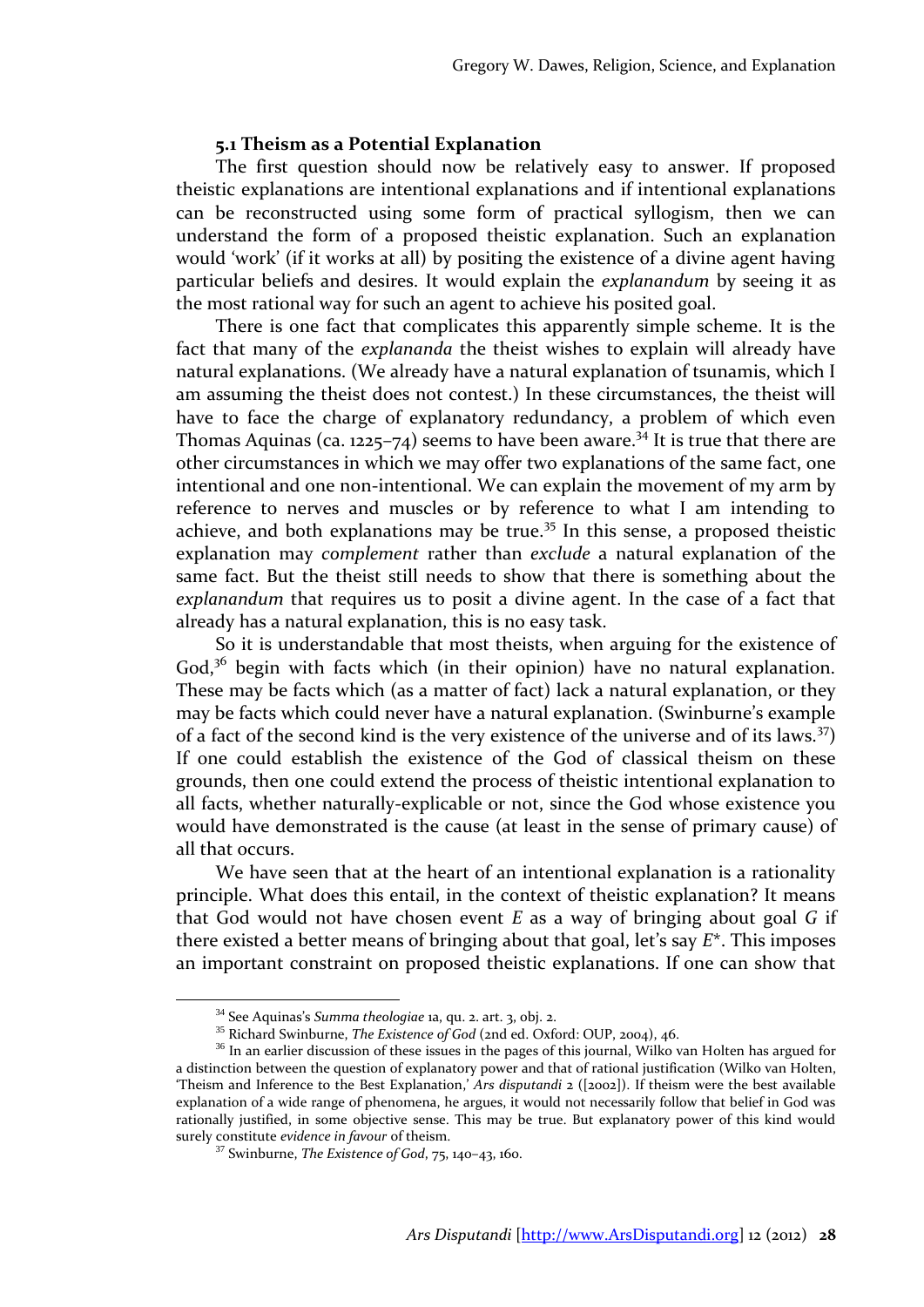God could have chosen a better means of bringing about *G*, then the proposed theistic explanation would be disqualified. And since God is assumed to be omnipotent, what he could have chosen has no limits, other than those of logic.<sup>38</sup> So if we can conceive of a better means without falling into self-contradiction, then we may assume that God could have brought it about.

Admittedly, it is not easy to spell out what 'better' might mean in this context. Some of the criteria by which we judge one human action to be better than another are clearly not applicable to God. As Laura Garcia notes, 'God has no need to minimize the amount of time or effort or expense and he is not subject to time constraints, natural laws, etc.' <sup>39</sup> But, *pace* Garcia, there are other criteria that are applicable to God. The most obvious of these stem from the fact that God is believed to be morally perfect, or 'omnibenevolent.' Given two ways of bringing about his posited goal, we may assume, *ceteris paribus*, that God would chose the path that entails less creaturely suffering.

This opens potential theistic explanations to the kind of suboptimality arguments made famous by Stephen Jay Gould's essay on 'the panda's thumb.<sup>'40</sup> But of course suboptimality arguments are nothing new. Evidential arguments from evil can be regarded as a species of suboptimality argument, appealing to the idea that God could have created a world that entails less suffering. David Hume countered arguments from design by referring to 'the inaccurate workmanship of all the springs and principles of the great machinery of nature.'<sup>41</sup> And Charles Darwin argued that the existence of 'rudimentary, atrophied, or aborted organs' had no explanation at all on the theory of special creation.<sup>42</sup>

Incidentally, a suboptimality argument does not need to rely on the assumption that there is a best possible world, an idea that some have argued is incoherent. For there may be no single scale of values against which various possible worlds may be ranked, $43$  or there may be no upper limit to the qualities by which we judge one world to be better than another.<sup>44</sup> But the atheist need not be bothered by this objection. She need not rely on the assumption that there is a *best* possible world; all she need show is that there could exist a *better* one. More precisely, all she need show is that there is a better way in which God could have brought about his posited goal, in some sense of the word 'better' that is applicable to God. If she can do this, she can show that the theistic hypothesis in question is not even a potential explanation of the fact to be explained.

 $38$  I am assuming the traditional view that even God could not create something that involved a contradiction (see, for example, Aquinas, *Summa theologiae* 1a, qu. 25, art. 4).

<sup>39</sup> Laura Garcia, 'Divine Freedom and Creation,' *The Philosophical Quarterly* 42 (1992), 212.

<sup>40</sup> Stephen Jay Gould, *The Panda's Thumb: More Reflections on Natural History* (New York: W.W. Norton, 1980), 20-21.

<sup>41</sup> Graham Oppy, 'Hume and the Argument for Biological Design,' *Biology and Philosophy* 11 (1996), 522; see, for instance, David Hume, 'Dialogues Concerning Natural Religion,' in: *Principal Writings on Religion* edited by J.C.A. Gaskin; Oxford World's Classics (Oxford: OUP, 193), 111.

<sup>42</sup> Charles Darwin, *The Origin of Species by Means of Natural Selection* Pelican Classics (Harmondsworth, UK: Penguin, 1968), 432.

<sup>43</sup> Thomas V. Morris, 'Perfection and Creation,' in: Eleonore Stump (ed.), *Reasoned Faith: Essays in Philosophical Theology in Honor of Norman Kretzmann* (Ithaca, NY: Cornell University Press, 1993), 236.

<sup>&</sup>lt;sup>4</sup> Garcia, 'Divine Freedom and Creation,' 200.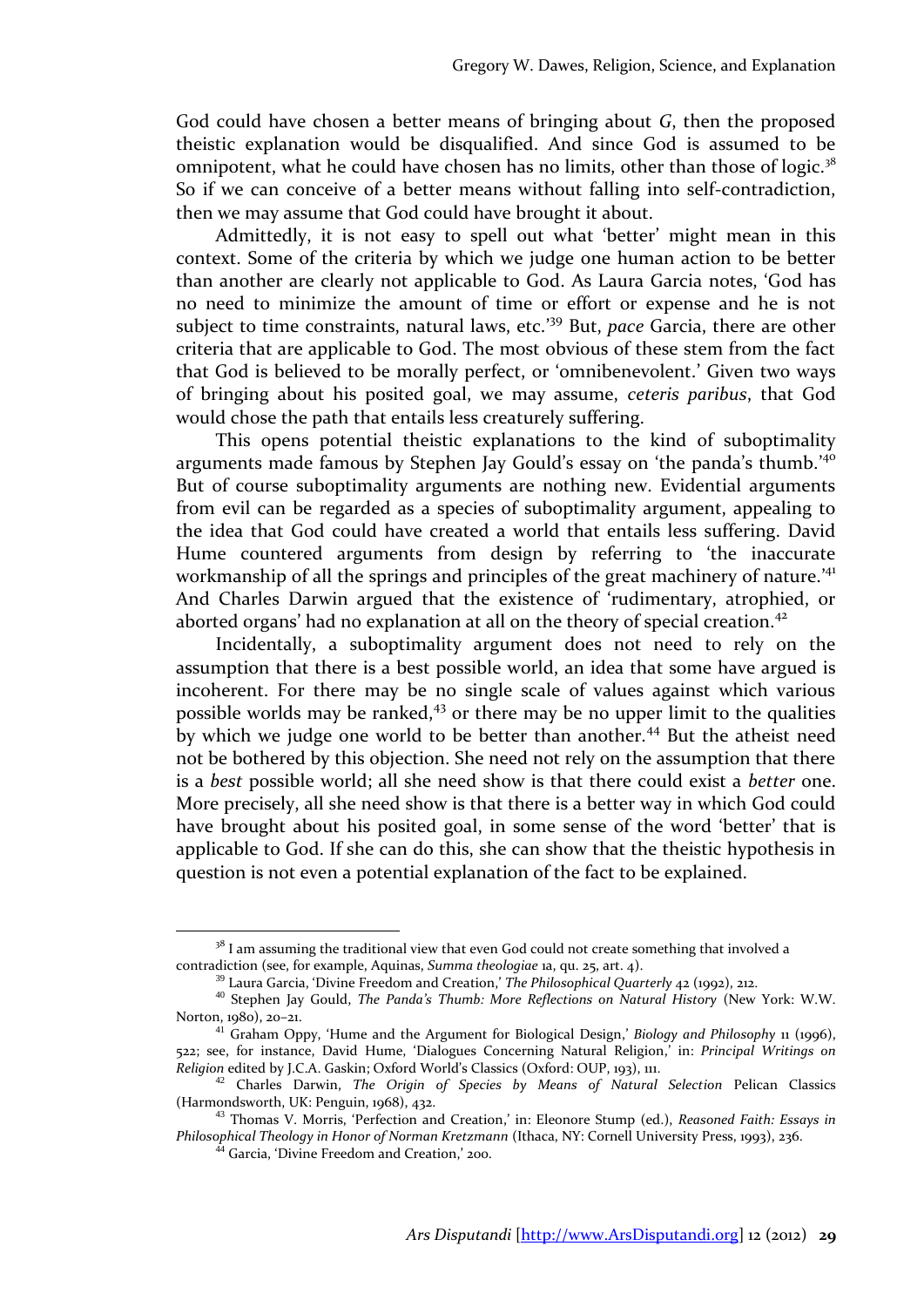## **5.2 Theism as the Best Explanation**

Let's say that a proposed theistic explanation can survive this challenge. Let's suppose it can plausibly be offered as a *potential* explanation of the fact in question. What follows? Nothing at all, for theist must still produce reasons why we should regard it as the *actual* explanation. Given the legitimacy of IBE, one way of doing this would be to show that it is the best available potential explanation, given a certain minimum standard. But this, too, raises difficult issues. Just what do I mean when I speak of 'the best' explanation?

Before I try to address that question, let me attend briefly to another. What if the proposed theistic explanation were the *only* potential explanation on offer, perhaps because the *explanandum* has no natural explanation? Would the theistic hypothesis win by default? Not necessarily. As I suggested earlier, we may wish to have a 'bottom line' here, some standard of explanatory adequacy below which we will not allow potential explanations to fall. So the reasoning behind IBE can be set out as an expanded version of Peirce's schema for abduction.

- (1) The surprising fact, E, is observed.
- (2) H would be a satisfactory explanation of E.
- (3) No available competing hypothesis would explain E as well as H does.
- (4) We ought to accept the best available satisfactory potential explanation of any fact.
- (5) Therefore, we ought to accept H. 45

Once again, if the proposed theistic explanation is not a satisfactory one, the appropriate response would be to withhold acceptance, while we seek something better. But this merely raises the initial question with new force. What do I mean by 'satisfactory' in this context? What are our criteria of explanatory adequacy?

My initial suggestion is that whatever criteria we choose are best thought of as *desiderata* rather than necessary conditions. Moreover, these *desiderata* will not all be accorded equal weight.<sup>46</sup> We may, for instance, choose to accept a theory of great explanatory power (one that is well corroborated), even if it lacks some other virtues. It would be convenient if there were an algorithm that would ensure a correct choice among competing hypotheses. Unfortunately, it seems that no such algorithm exists. Theory choice is a matter of judgement: there are occasions when equally rational investigators, faced with the same evidence, may arrive at different conclusions.<sup>47</sup> So what are the criteria against which we can assess a proposed theistic explanation?

Let me offer some, which seem relatively uncontroversial. A theory may be worthy of our acceptance first and foremost if it is well corroborated, having

<sup>45</sup> This is modelled on, but is not identical with, the schema given by Alan Musgrave: see his *Essays on Realism and Rationalism* Series in the Philosophy of Karl R. Popper and Critical Rationalism 12 (Amsterdam: Rodopi, 1999), 285.

<sup>46</sup> William G. Lycan, 'Explanation and Epistemology,' in: Paul K. Moser (ed.) *The Oxford Handbook of Epistemology* (Oxford: OUP, 2002), 416

<sup>47</sup> Musgrave, *Essays on Realism and Rationalism*, 250n.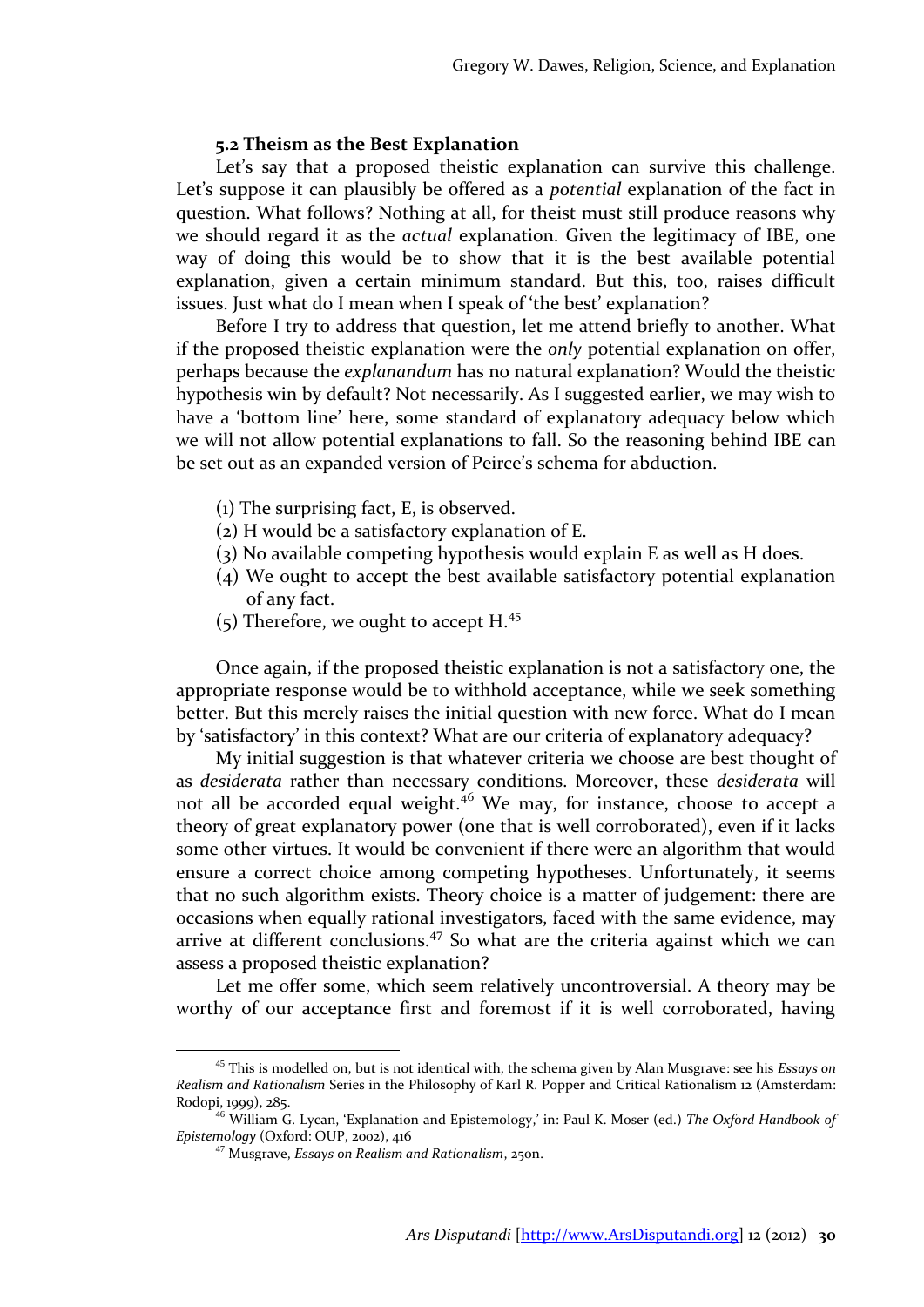survived a range of independent tests. Ideally, it will posit mechanisms that are at least analogous to those with which we are already familiar, and it will form part of a previously successful research tradition. It will also be simple, in a sense I shall spell out in a moment. It will be ontologically economical, in the sense of not positing new kinds of entities if these are not required. (This is merely a version of Ockham's razor, but reworded in terms of what we might call ontological-type economy.) In addition to this, the most acceptable explanation will be informative, in the sense of allowing us to specify, with some degree of precision, just what it does and does not predict. (Peter Lipton refers to this last feature as the 'loveliness' of a theory.<sup>48</sup>) While these are by no means the only criteria that might be chosen, they at least give us something to work with.

What makes such criteria the appropriate criteria for theory choice? I have, at present, no adequate answer to this question. All I can say is that such explanatory virtues are widely accepted, among both philosophers and working scientists. Perhaps they can have no adequate philosophical defence. As a number of philosophers have pointed out, we cannot defend any fundamental principle of rationality except, perhaps, by invoking that same principle, in a frankly circular fashion.<sup>49</sup> If we look at instances of theory-choice that we judge, intuitively, to be rational, we discover that these are the kinds of principles they employ.<sup>50</sup> We might be able to produce an evolutionary explanation of why we employ such principles, but this is different from a philosophical defence.<sup>51</sup>

In the debate about proposed theistic explanations, one may wish to take issue with one or more of these criteria. The list could be expanded or reduced. But in the dispute between theists and atheists, they are relatively uncontroversial. In particular, those theists who appeal to IBE – such as Michael Banner, Philip Clayton, Stephen Meyer, and Arthur Peacocke<sup>52</sup> - produce lists of explanatory virtues which at least overlap my own. Even Richard Swinburne, who does not appeal to IBE, argues that the theistic hypothesis is a theory of great simplicity and scope, and that this raises its prior probability.<sup>53</sup>

There is one exception to this rule. Swinburne admits that we normally favour theories which are consistent with what we already know about the world (our background knowledge).<sup>54</sup> But he argues that this criterion need not be taken into account when assessing the theistic hypothesis. Why not? It is because theism 'purports to explain everything logically contingent (apart from itself).' 55

<sup>48</sup> Lipton, *Inference to the Best Explanation*, 118.

<sup>49</sup> See, for instance, Lawrence Bonjour, *The Structure of Empirical Knowledge* (Cambridge, MA: Harvard University Press, 1985), 195; Alan Musgrave, *Essays on Realism and Rationalism*, 329–31; and Noah Lemos, 'Epistemic Circularity Again,' *Philosophical Issues* 14 (2004), 261–62.

<sup>50</sup> William G. Lycan, *Judgement and Justification* Cambridge Studies in Philosophy (Cambridge: CUP, 1998), 155, 158.

<sup>51</sup> *Ibid.*, 158–59.

<sup>52</sup> Michael C. Banner, *The Justification of Science and the Rationality of Religious Belief* Oxford Philosophical Monographs (Oxford: Clarendon Press, 1990), 125–53; Philip Clayton, 'Inference to the Best Explanation,' *Zygon* 32 (1997), 385; Stephen C. Meyer, 'The Return of the God Hypothesis,' *Journal of Interdisciplinary Studies* 11 (1999), 27; Arthur Peacocke, *Paths from Science Towards God: The End of All Our Exploring* (Oxford: Oneworld, 2001), 32–36.

<sup>53</sup> Swinburne, *The Existence of God*, 109.

<sup>54</sup> *Ibid.*, 53.

<sup>55</sup> *Ibid.*, 66.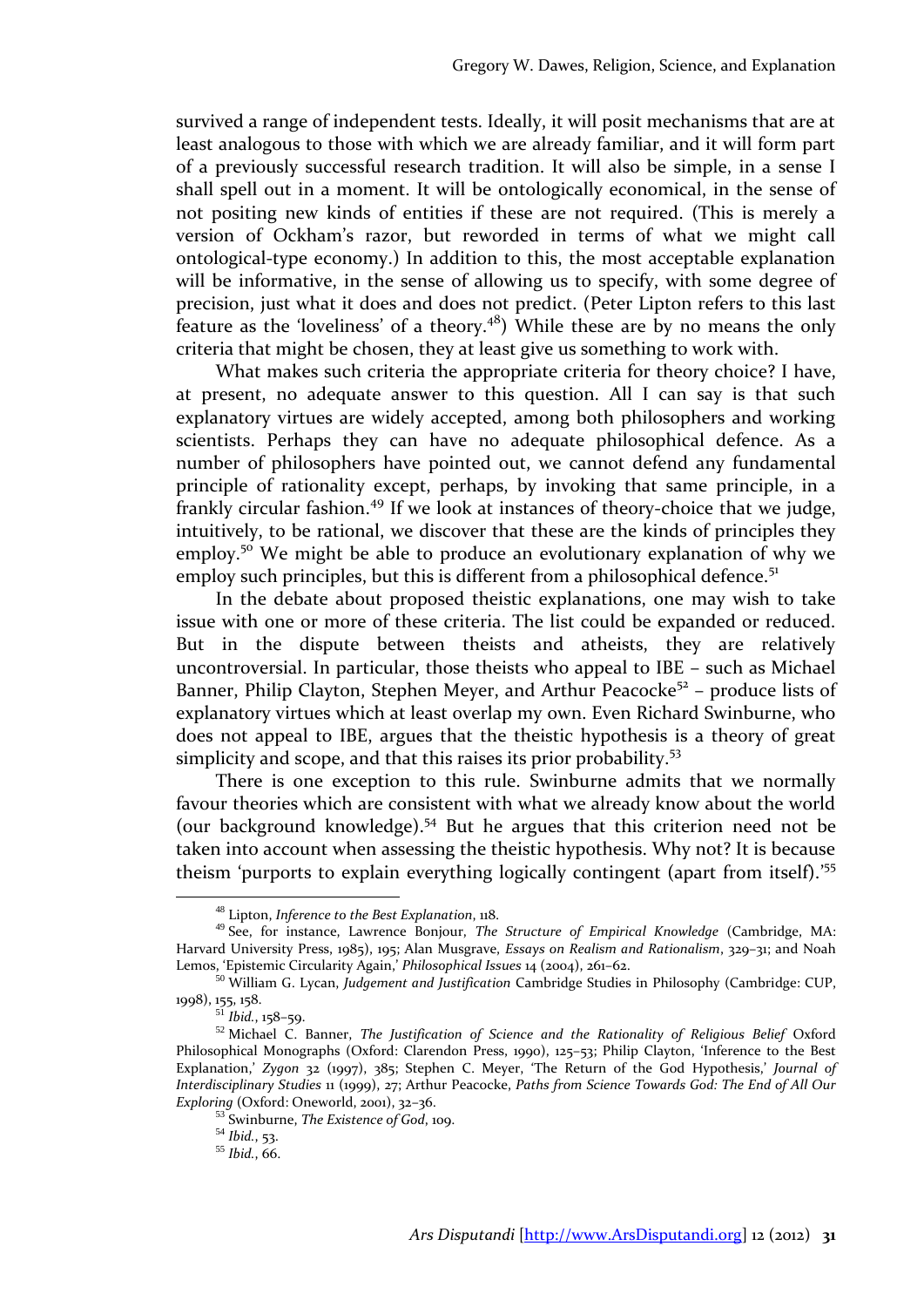So there is nothing left, other than logic, to act as background knowledge. What does this mean, in practice? Well, one might argue, for instance, that theism is rendered less plausible by the fact that the personal agent of which the theist speaks is very different from any other personal agent with which we are familiar. (He has, for instance, no body.) But Swinburne argues that in the case of theism (and in the case of theism alone) such disanalogies are of no significance.

This seems simply wrong. Swinburne's argument is based on the idea that 'the theist argues from all the phenomena of experience, not from a small range of them.<sup>'56</sup> Now it is true that proposed theistic explanations could, in principle, cover all phenomena. If God exists and if he is (*ex hypothesi*) the cause of all that occurs, presumably he has some reason for acting as he does and the theist could (in principle) identify this reason. If we take *p* to represent any true proposition about the world, then the existence of God could explain not merely  $p_i$ ,  $p_2$ , ...  $p_n$ , taken disjunctively. It could also explain the conjunction of all these propositions.

The problem is that no particular theistic explanation could have so broad a scope. Even if it made sense to speak of 'explaining everything,' we could never know the vast, conjunctive proposition that would describe everything. Nor, in practice, does the theist try to explain 'everything we know' about the world. All the theist can do is to offer an explanation of some particular fact or relatively restricted set of facts. (Even an explanation of the existence of the universe is not, in itself, an explanation of every fact about the universe.) So it is always possible to distinguish between those facts that the theist claims to be explaining and those facts that his proposed explanation takes for granted. It is the latter that constitute the relevant background knowledge against which the theistic hypothesis may legitimately be judged.

Worth discussing, too, is the criterion of simplicity. Swinburne adopts a broadly metaphysical conception of simplicity.<sup>57</sup> The simplicity of a theory, he writes, is a matter of its postulating few (logically independent) entities, few properties of entities, few kinds of entities, few kinds of properties, properties more readily observable, few separate laws with few terms relating few variables, the simplest formulation of each law being mathematically simple.<sup>58</sup>

It is a moot point whether the theistic hypothesis is simple in this sense.<sup>59</sup> Is God really, as Swinburne argues, 'the simplest kind of person there could be'?<sup>60</sup> In any case, it is hard to see how one could count the number of entities or principles employed by competing theories without making arbitrary choices.

For this reason, I prefer the broadly Popperian definition of simplicity found in the work of Paul Thagard. Thagard argues that simplicity has to do with the number of auxiliary hypotheses that a theory requires in order to cover the *explanandum*. The fewer the auxiliary hypotheses, the simpler the theory. So Thagard does not argue that one theory should be preferred to another simply

<sup>56</sup> *Ibid.*, 71.

<sup>57</sup> Robert Prevost, 'Swinburne, Mackie and Bayes's Theorem,' *International Journal for Philosophy of Religion* 17 (1985), 181.

<sup>58</sup> Swinburne, *The Existence of God*, 53.

<sup>59</sup> J.L. Mackie, *The Miracle of Theism* (Oxford: Clarendon Press, 1982), 100

<sup>60</sup> Swinburne, *The Existence of God*, 97.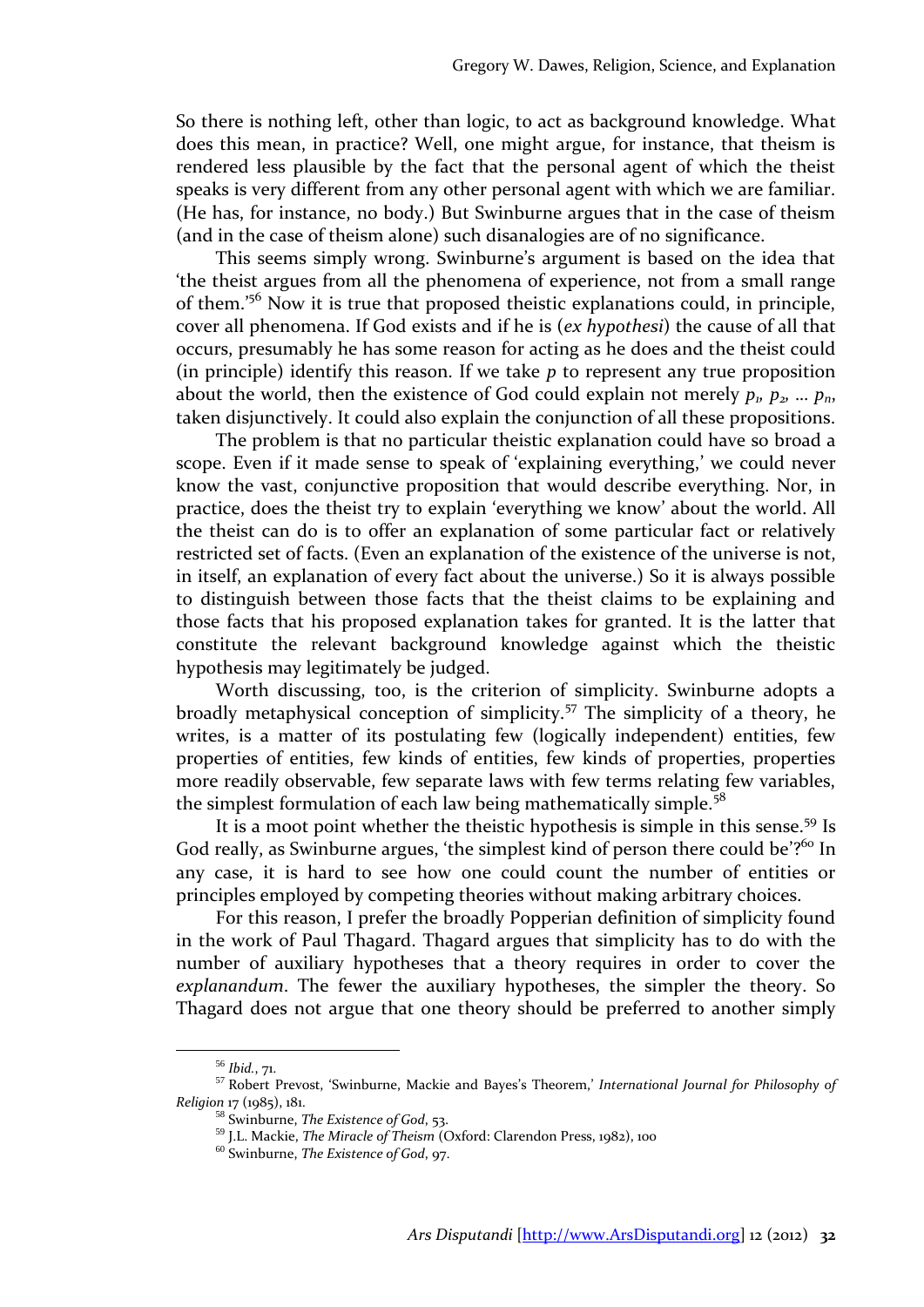because it posits the existence of fewer entities. In fact, he argues that we may prefer a theory that posits more entities than its competitors if it has greater explanatory power or, in Thagard's terms, if it contributes to consilience.<sup>61</sup> The important fact – that which makes a theory simple in Thagard's sense – is that it contributes towards consilience 'without making a host of assumptions with narrow application.'<sup>62</sup>

#### **6 Further In Principle Objections**

I have already mentioned one *in principle* objection to proposed theistic explanations, which arises from the position known as 'sceptical theism' (see Section 4). There may, however, be other in principle objections of similar scope. One candidate would be David Hume's argument, recently defended by John Beaudoin, $63$  that we should never ascribe to a case 'any qualities, but what are exactly sufficient to produce the effect.<sup>'64</sup> At least at first sight, this seems to rule out positing an infinite cause to explain a finite effect.

While we associate this view with Hume, a very similar argument is to be found in Aquinas. 'If it were to be demonstrated that God exists,' he writes,

this could only be from his effects But his effects are not proportionate to him, since he is infinite and his effects are finite, and there is no proportion between the finite and the infinite. Since, therefore, a cause cannot be demonstrated from an effect that is not proportionate to it, it seems that the existence of God cannot be demonstrated.<sup>65</sup>

There may be ways in which the theist can evade this objection. Richard Swinburne, as we have seen, tries to argue that an infinite deity is a 'simpler' hypothesis than a finite deity. Aquinas admits the force of the objection, but claims that we can know of the existence of a divine cause, even if we do not know what that cause is like. But the believer could also appeal to divine revelation. Let's say, for example, that the *explanandum* is a set of sacred writings, such as the Bible or the Qur'an. If the theist could argue that the best available explanation of the existence and character of these scriptures is that they were produced by God, then the scriptures could tell us things about God that go beyond the facts required to explain their existence. One of these might be that God is a being who is infinite in knowledge and power.

## **7 Conclusion**

 $\overline{a}$ 

Such arguments may be good or bad, but they illustrate the difficulty of finding an objection that would immediately disqualify any proposed theistic

<sup>61</sup> Paul R. Thagard, 'The Best Explanation: Criteria for Theory Choice,' in: Peter Lipton (ed.), *Theory, Evidence and Explanation* International Research Library of Philosophy (Aldershot: Dartmouth, 1995), 186. <sup>62</sup> *Ibid.*, 184.

<sup>63</sup> John Beaudoin, 'On Some Criticisms of Hume's Principle of Proportioning Cause to Effect,' *Philo: The Journal of the Society of Humanist Philosophers* 2 (1999): 26–40.

<sup>64</sup> David Hume, *Hume's Enquiries* edited by L. A. Selby-Bigg (2nd ed. Oxford: Clarendon Press, 1902), 136.

<sup>65</sup> Aquinas, *Summa theologiae* 1a, qu. 2. art. 2, obj. 3.